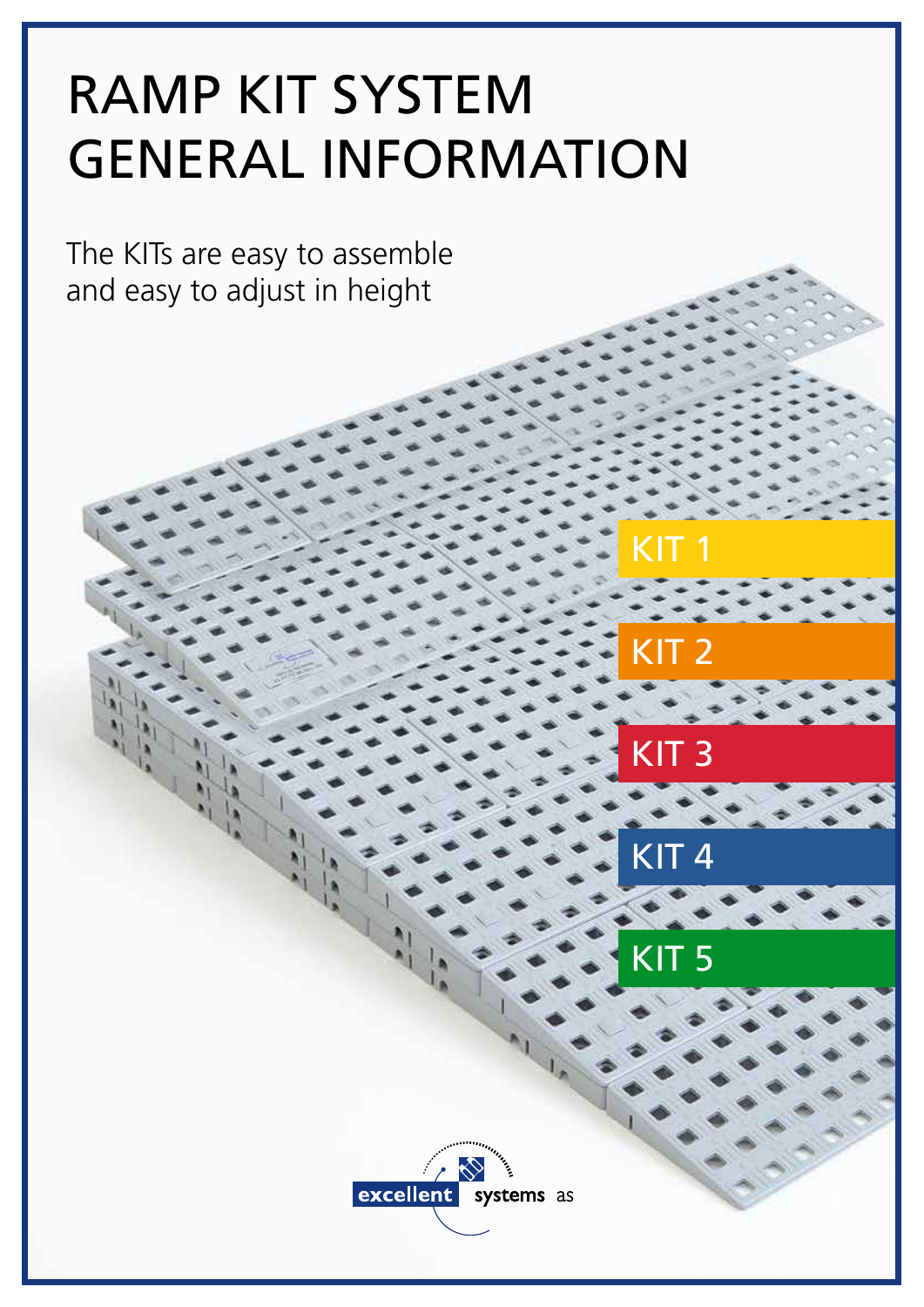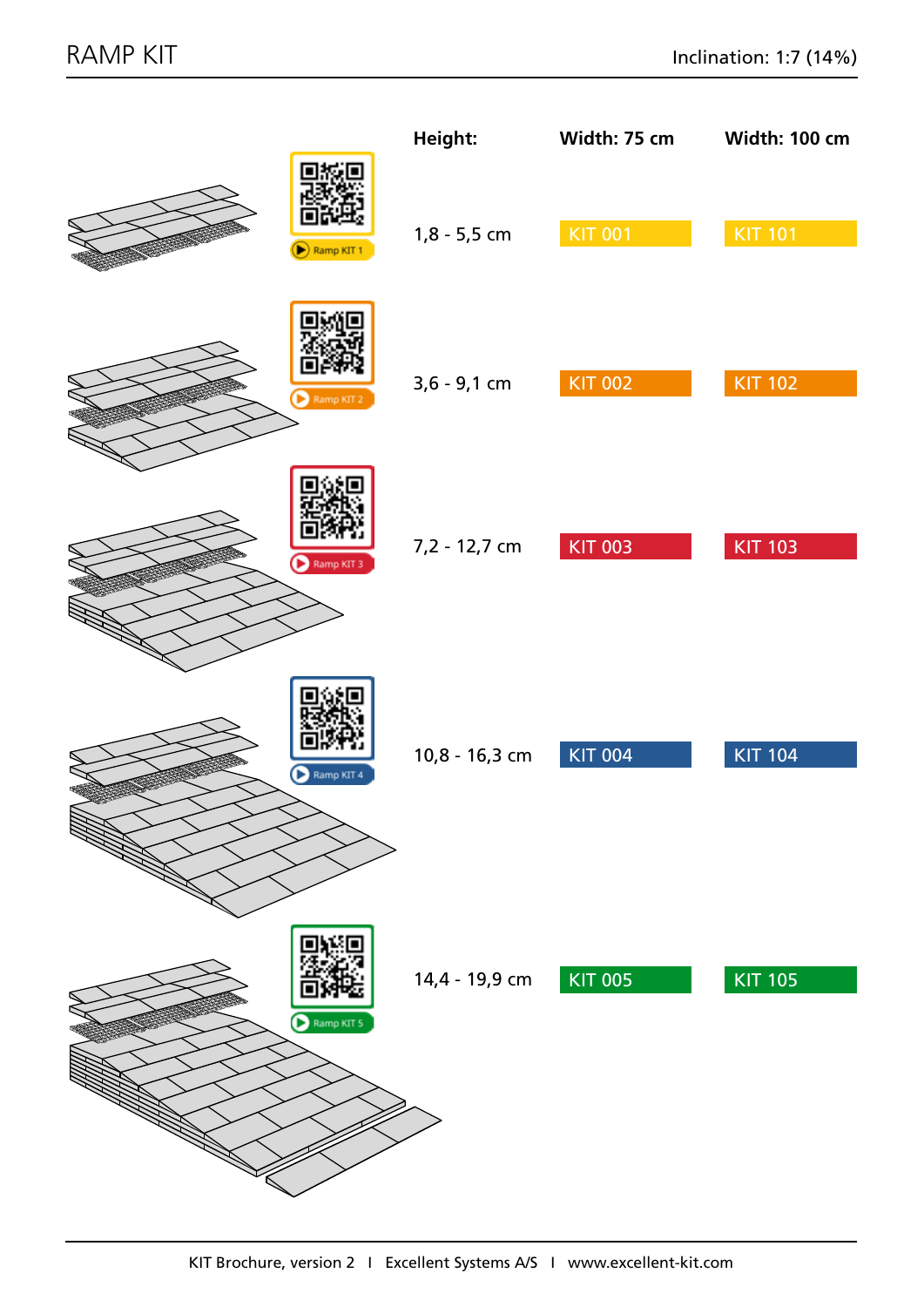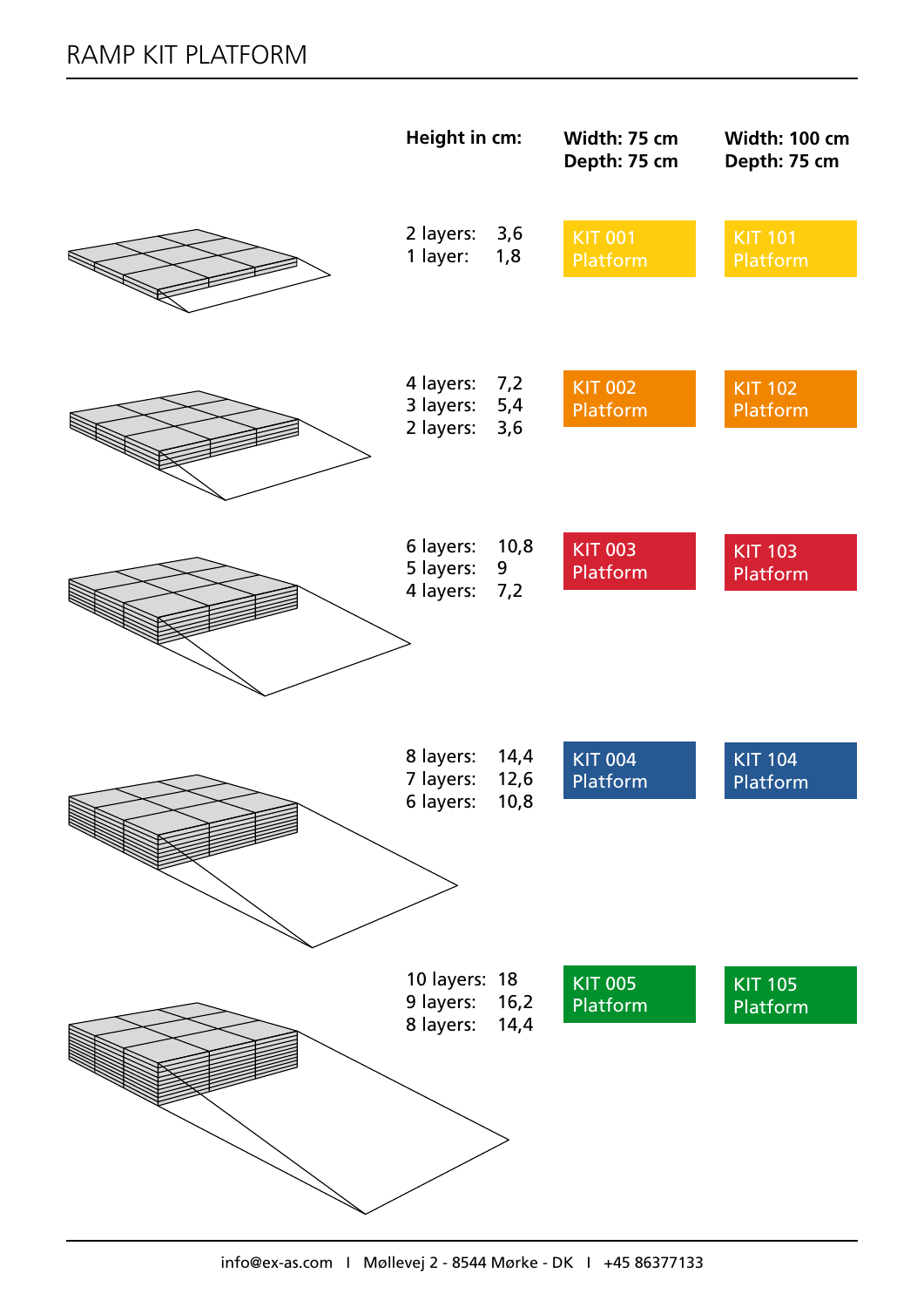The corners fits both left and right side of the KITs:

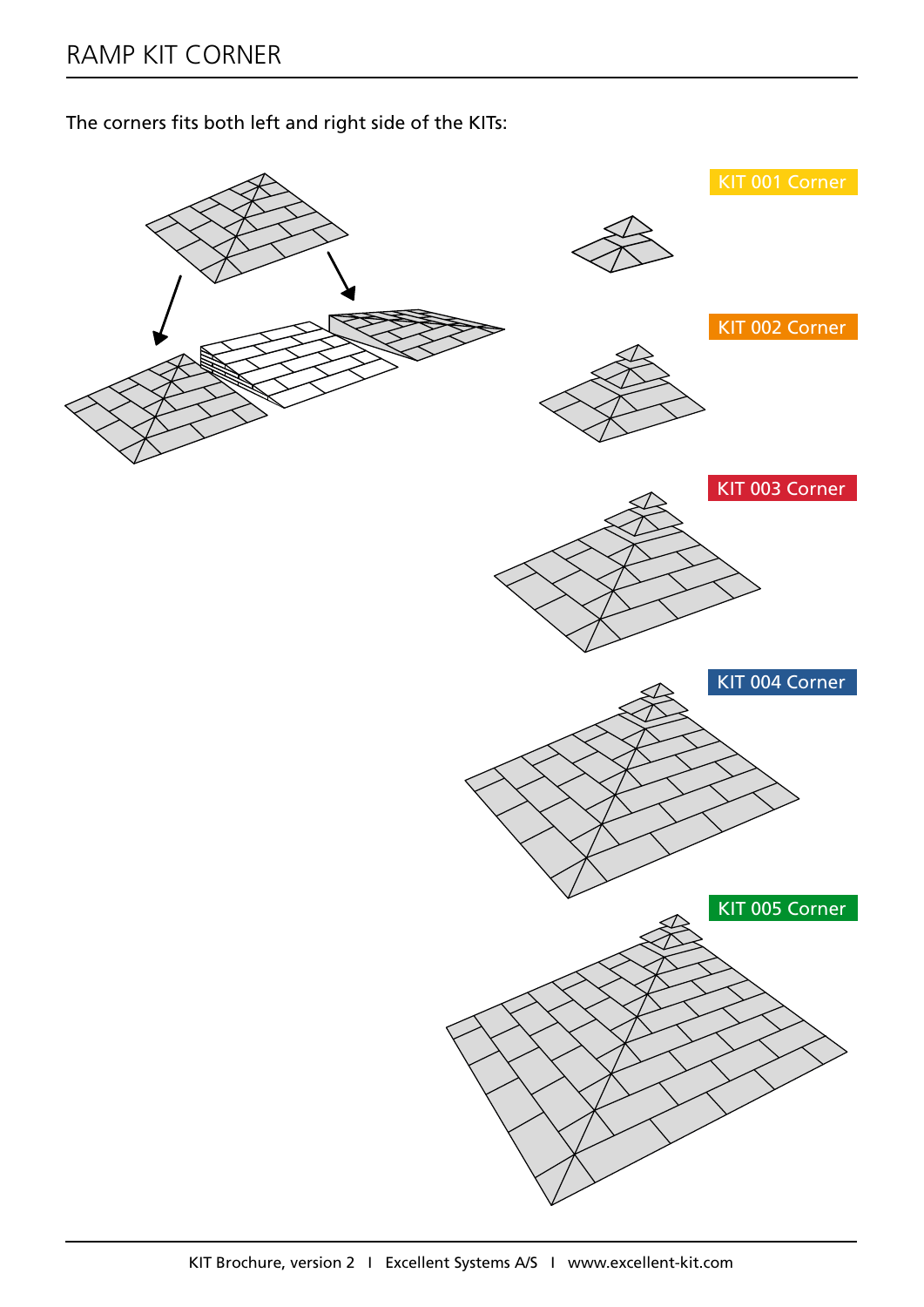## INSPIRATION



## SURFACES



| <b>Surface</b> | Use    | <b>Products available</b> |
|----------------|--------|---------------------------|
| With holes     | Indoor | KIT<br>Platform<br>Corner |



| <b>Surface</b> | <b>Use</b> | <b>Products available</b> |
|----------------|------------|---------------------------|
| SlipStop       | Outdoor    | KIT<br>Platform<br>Corner |



| <b>Surface</b> | <b>Use</b>  | <b>Products available</b> |
|----------------|-------------|---------------------------|
| NO holes       | Indoor only | KIT<br>Platform           |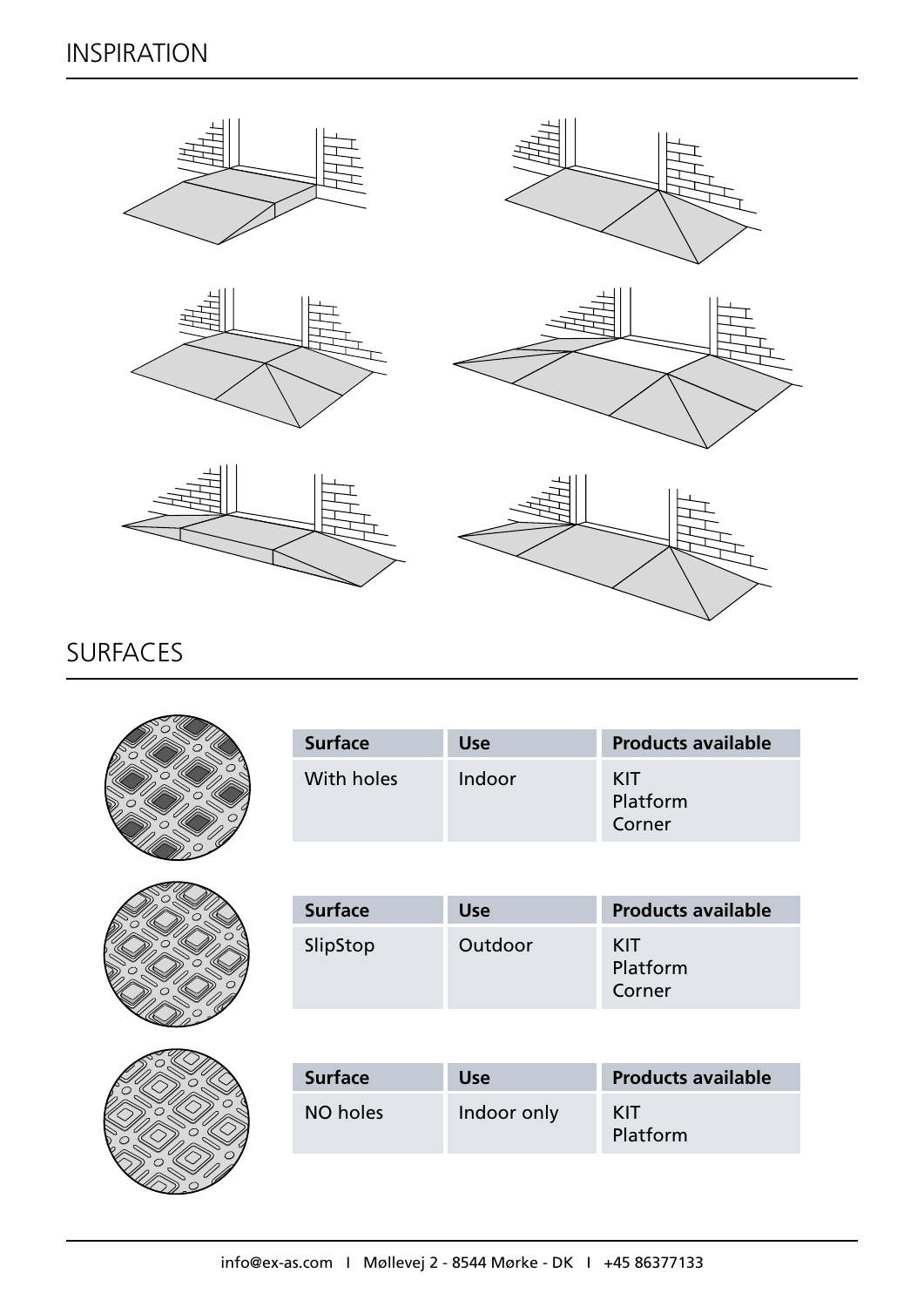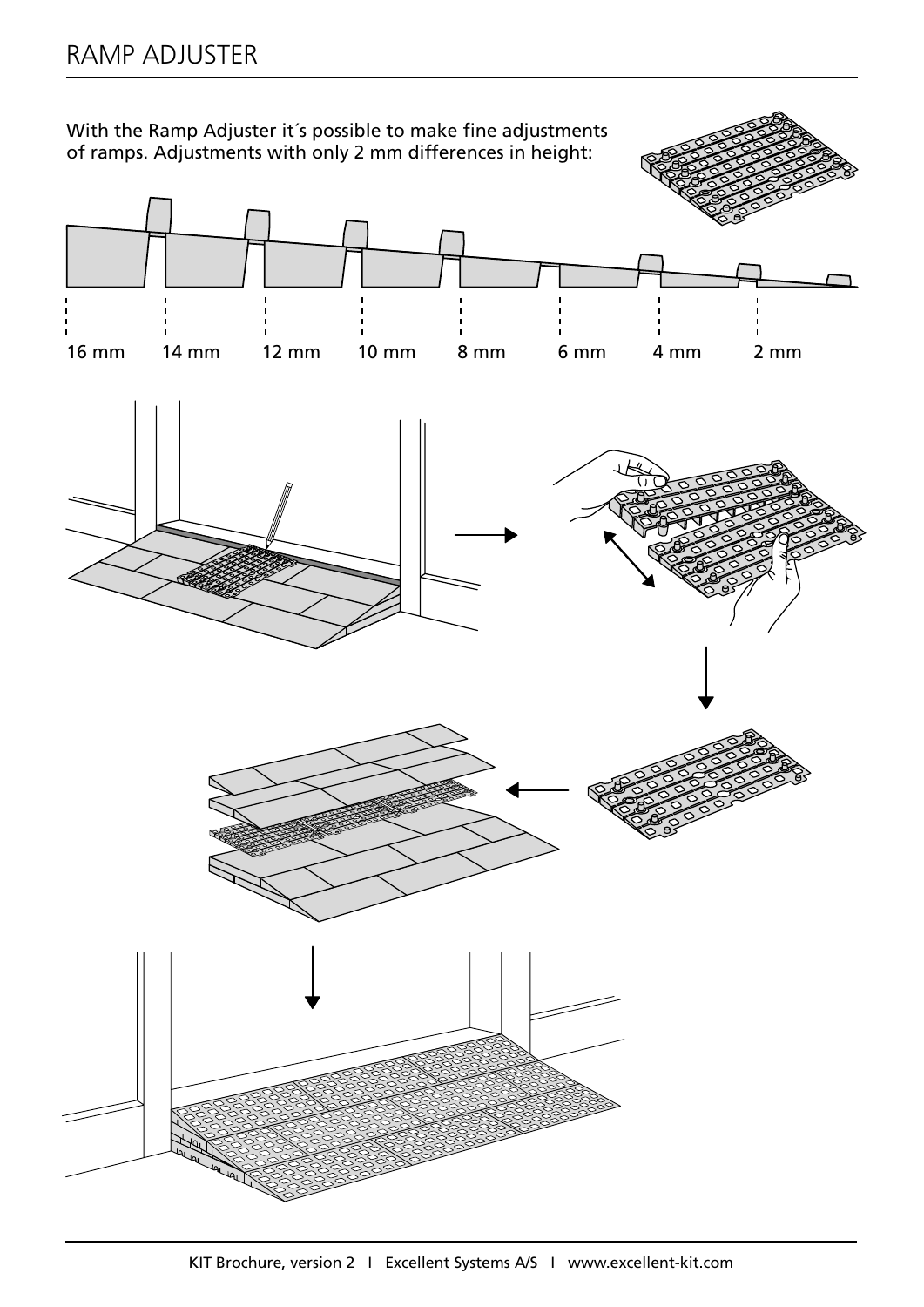



Bag of 1 Ramp Adjuster Corner





```
Bag of 10 T-Lock
```